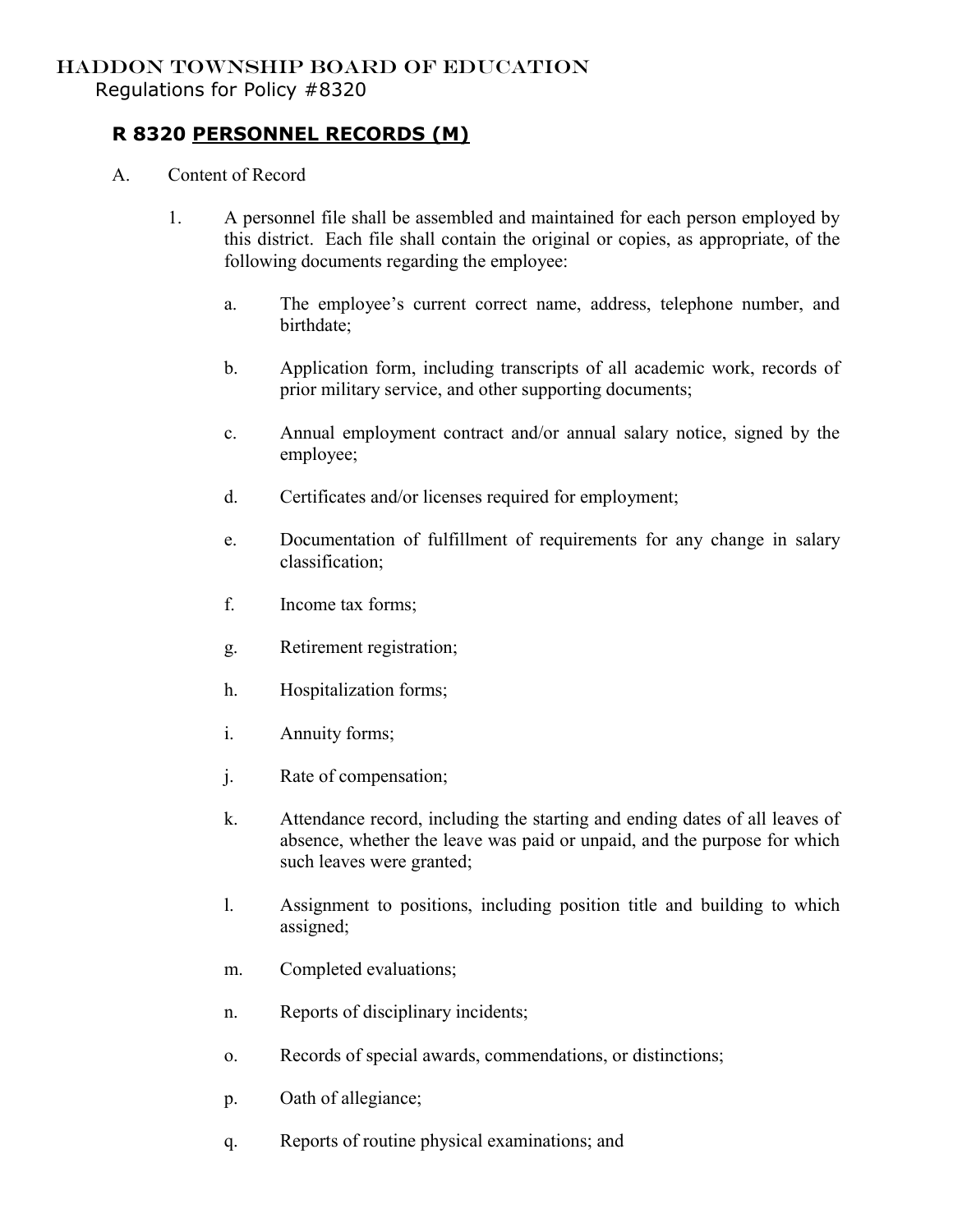- r. Reports of physical and mental examinations required for cause.
- 2. No information will be placed in an employees' file that does not pertain to the employee's position in this district and the performance of the employee's duties.
- 3. The content of personnel files will be reviewed annually and material no longer required will be destroyed.
- B. Custodian of Personnel Records
	- 1. The Superintendent is custodian of all personnel records.
	- 2. Personnel records shall be maintained in the office of the Administrative Assistant to the Superintendent, who shall be records manager responsible for the day-today maintenance of the files and for supervising access to the files.
- C. Notice of Content of Files
	- 1. Each employee shall be informed of the content of his/her personnel file.
	- 2. Each employee will be notified of the inclusion in his/her file of any document that was not received from the employee or at the direction of the employee.
		- a. No evaluation form will be placed in a personnel file until it has been reviewed and signed by the employee.
		- b. No copy of a memorandum or letter sent by an administrator or other school official to an employee will be placed in the employee's file unless the original and copy include the notation "cc: Personnel File" or other clear indication of the author's intention to place the memorandum or letter in the employee's file.
		- c. No report or letter or memorandum from any source, other than documents referred to in paragraph C2b above, may be placed in an employee's file until a copy of the same has been delivered to the employee.
- D. Employee Access to Personnel Records
	- 1. Each employee shall be granted access to his/her personnel file in accordance with these regulations, except as may have been negotiated with the employee's majority representative.
	- 2. Written request for access shall be submitted to the Superintendent. Except in unusual circumstances, access shall be granted only during the regular working hours of the office in which the file is kept.
	- 3. The employee shall review the record in the presence of the Administrative Assistant to the Superintendent and, at the employee's request, a representative of the employee.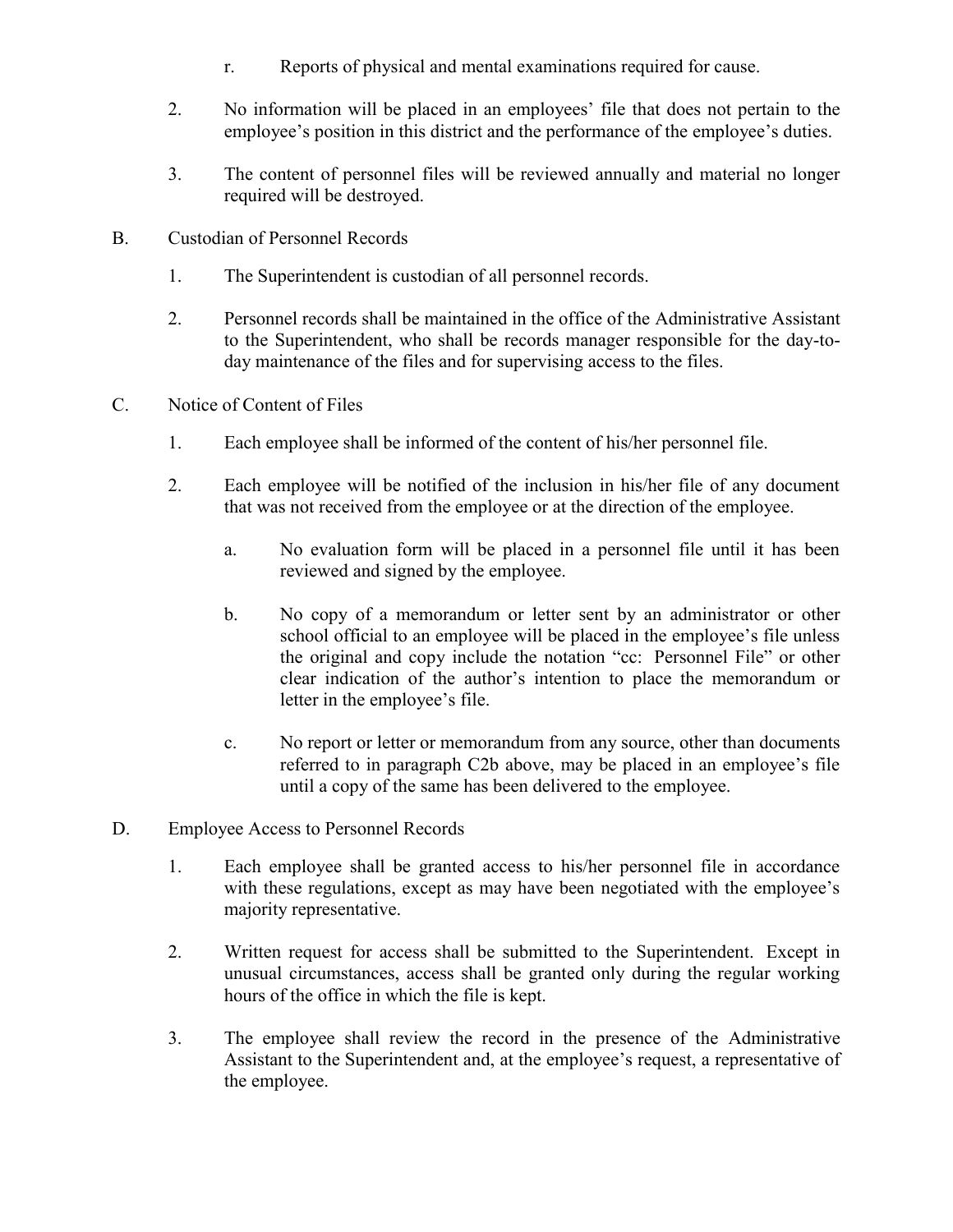- 4. No alteration or addition or deletion may be made to the file, except that the employee may append to any document in the file his/her comment on that document.
- 5. The employee may hand copy any portion of his/her file and may receive photocopies of records on payment of the copying fees established for copies of public records.
- E. Appeal of Content of the File
	- 1. The employee may appeal to the Superintendent the exclusion or inclusion of any portion of his/her personnel file or the accuracy of any information in the file.
	- 2. An appeal must be made in writing on a form available in the office of the Superintendent.
	- 3. The Superintendent shall render a decision on the appeal as soon as possible, but not later than ten working days from the time the written appeal is submitted. The Superintendent's decision shall be in writing and shall be delivered to the employee and the records manager responsible for the employee's file.
	- 4. Except as may be otherwise provided by contract negotiated with the employee's majority representative, the appellant may appeal the Superintendent's decision to the Board; a decision of the Board may be appealed to the Commissioner of Education.
- F. Access by Board Members and School Officials
	- 1. Personnel files may be inspected by school officials only as required in the discharge of their professional or statutory duties and to the extent required in the discharge of those duties.
	- 2. Personnel files may be inspected by Board members when such inspection relates to the Superintendent's recommendation of a candidate for employment, promotion, transfer, dismissal, or discipline.
	- 3. Much of the information included in an employee's file is confidential; access to the employee's file for professional reasons necessarily imposes on the person reviewing the file the duty to respect the confidentiality of the record.
- G. Electronic Records
	- 1. Electronic personnel records may include only the following information about an employee:
		- a. Name, address, and telephone number;
		- b. Social security number;
		- c. Current assignment;
		- d. Work experience;